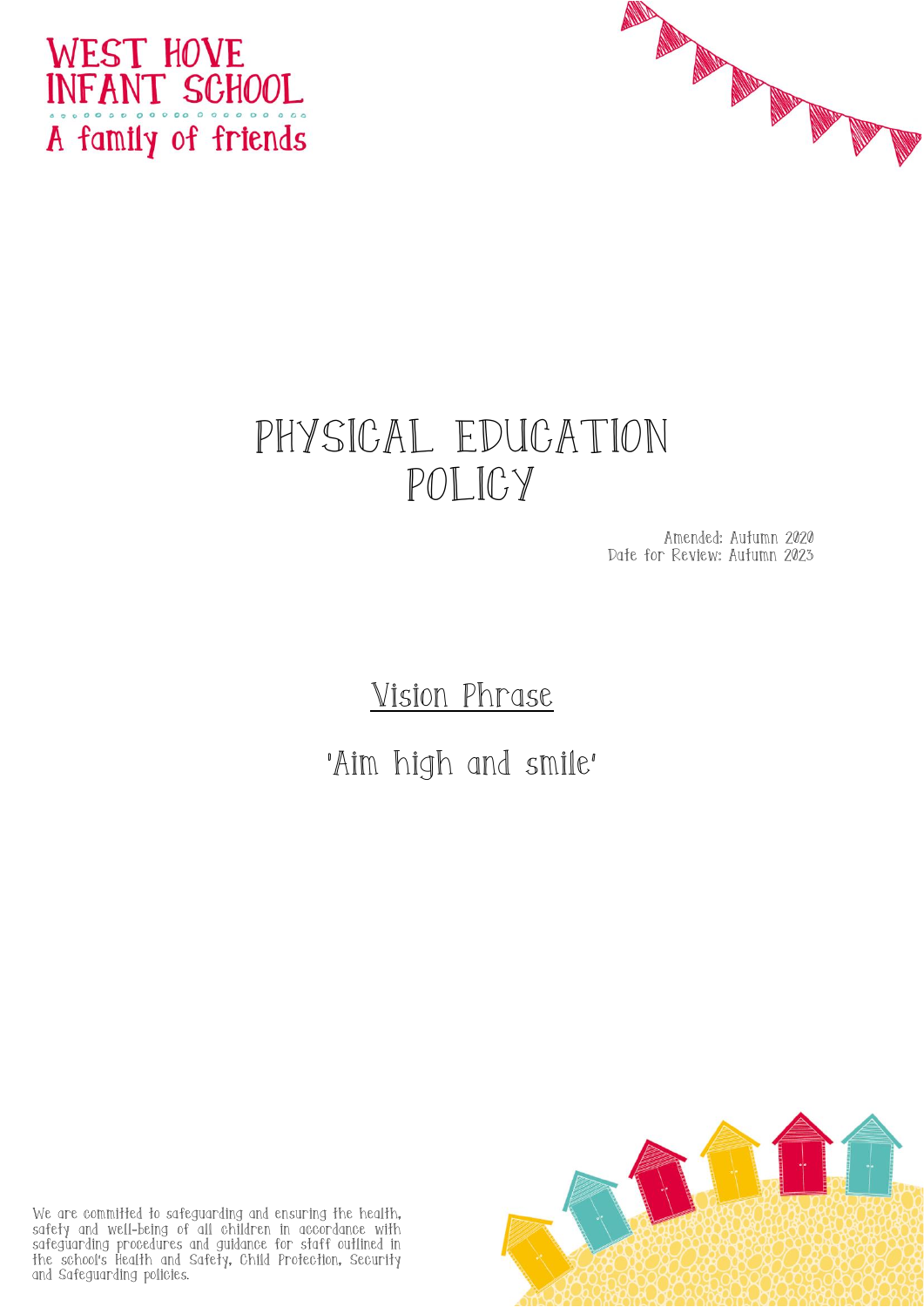## **Physical Education Policy**

#### Policy Statement

The school believes that Physical Education (P.E.) experienced in a safe and supportive environment, is vital and unique in its contribution to a pupil's physical and emotional development and health.

PE is an integral part of our provision and ethos. It is firmly placed within the context of our aims, visions and values and encompasses our curriculum drivers of standards, engagement, enquiry and diversity.

A balance of individual, team, co-operative and competitive activities aims to cater for individual pupil's needs and abilities. Children are given the opportunity to take part in: Net Games, Striking and Fielding Games, Invasion Games, Athletics, Gymnastics and Dance.

P.E. is considered to be a vehicle to facilitate access to cross-curricular themes, skills and dimensions, rather than a subject concerned exclusively with acquisition of motor skills and techniques.

#### Aims and objectives

We aim to provide all our pupils with the opportunity to succeed, and to reach the highest level of personal achievement. Our P.E. curriculum is based on progressive learning objectives which, combined with varied and flexible teaching styles, endeavour to provide appropriate, stimulating, challenging and enjoyable activities for children.

We aim to provide an education that will help children:

- To develop an ability to plan a range of movement sequences, and begin to design and apply simple rules.
- To develop an ability to excel, remember, adapt and apply knowledge, practical skills and concepts in a variety of activities.
- To promote positive attitudes towards health and fitness.
- To foster an appreciation of safe practice.
- To develop physical skills through a range of relevant activities.
- To develop a sense of 'fair play' skills, encouraging the use of correct terminology.
- To foster an enjoyment of and positive attitude to P.E. and sport in and out of school.
- To engage in competitive sports and activities
- To be physically active for sustained periods of time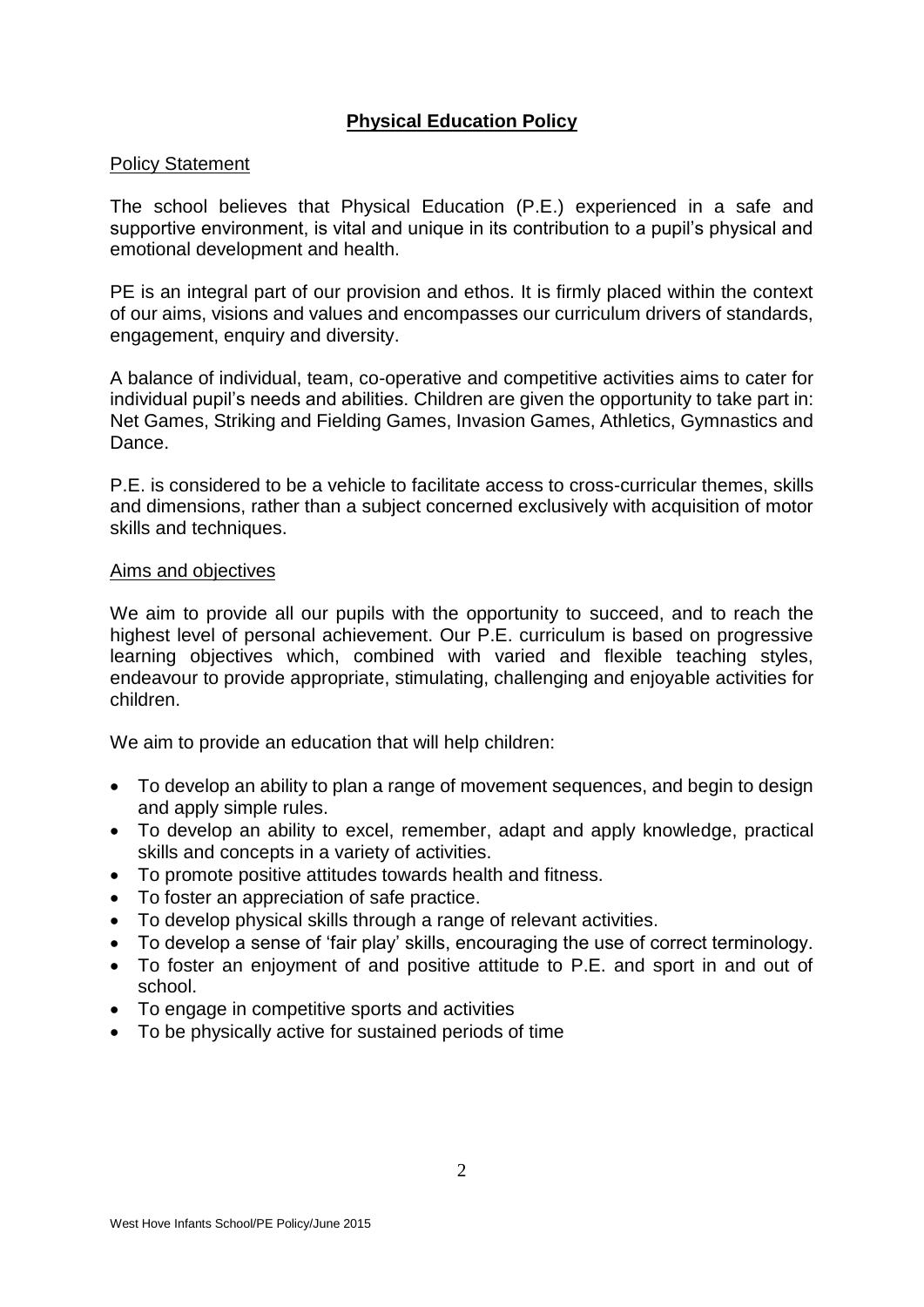The children will:

- Participate in a range of activities in order to develop physical skills
- Develop their spatial awareness
- Be made aware of simple physiological changes which take place during exercise
- Be given opportunities to develop imagination and co-operation
- Be given opportunities to develop personal characteristics such as initiative, selfreliance and self-discipline
- Be given opportunities to enjoy and succeed in the subject
- Be stimulated and challenged
- Be given the opportunity to develop areas of personal interest in extra-curricular time.

## Sports Funding:

The government has been providing funding since 2013 to provide a substantial primary school sport funding. The funding is jointly provided by the Departments for Education, Health and Culture, Media and Sport, and will see money going directly to primary school Head teachers to spend on improving the quality of sport and PE for all their children. This money can only be spent on PE and sport provision in schools. At West Hove Infants we have been using the funding to improve provision of PE and sport.

Sports funding at West Hove has been spent on:

- Up keep of resources across both sites
- External coaches providing 1:1 expert support to teachers and TA's to teach, plan and deliver P.E. lessons
- External coaches supporting playtime and lunchtime games that link directly to P.E. planning.
- External coaches to PE coaches to lead Change for life club to support DA/ SEND and less active children to be included in an extra 30 minutes of physical activity a week. Sessions linked to schools learning skills and children are working on cooperation, team building, perseverance etc
- Organising for outside agencies to deliver inspiring and different sporting opportunities to children – for example – volleyball, dance, yoga, cricket and archery.
- Updating SNUG equipment
- Sports equipment provided for each bubble for P.E. lessons, playtimes and lunchtimes following return to school after COVID.
- Celebration certificates, badges and stickers provided raising the profile of excellence in P.E.
- Staff P.E. kit provided for all staff with West Hove badge and colours to raise the profile of P.E. in school with children, staff and parents
- Quality Start Gold Award worked towards and received highlight recognition of P.E. across the school
- INSET day training provided for teachers and TA's in Games and Dance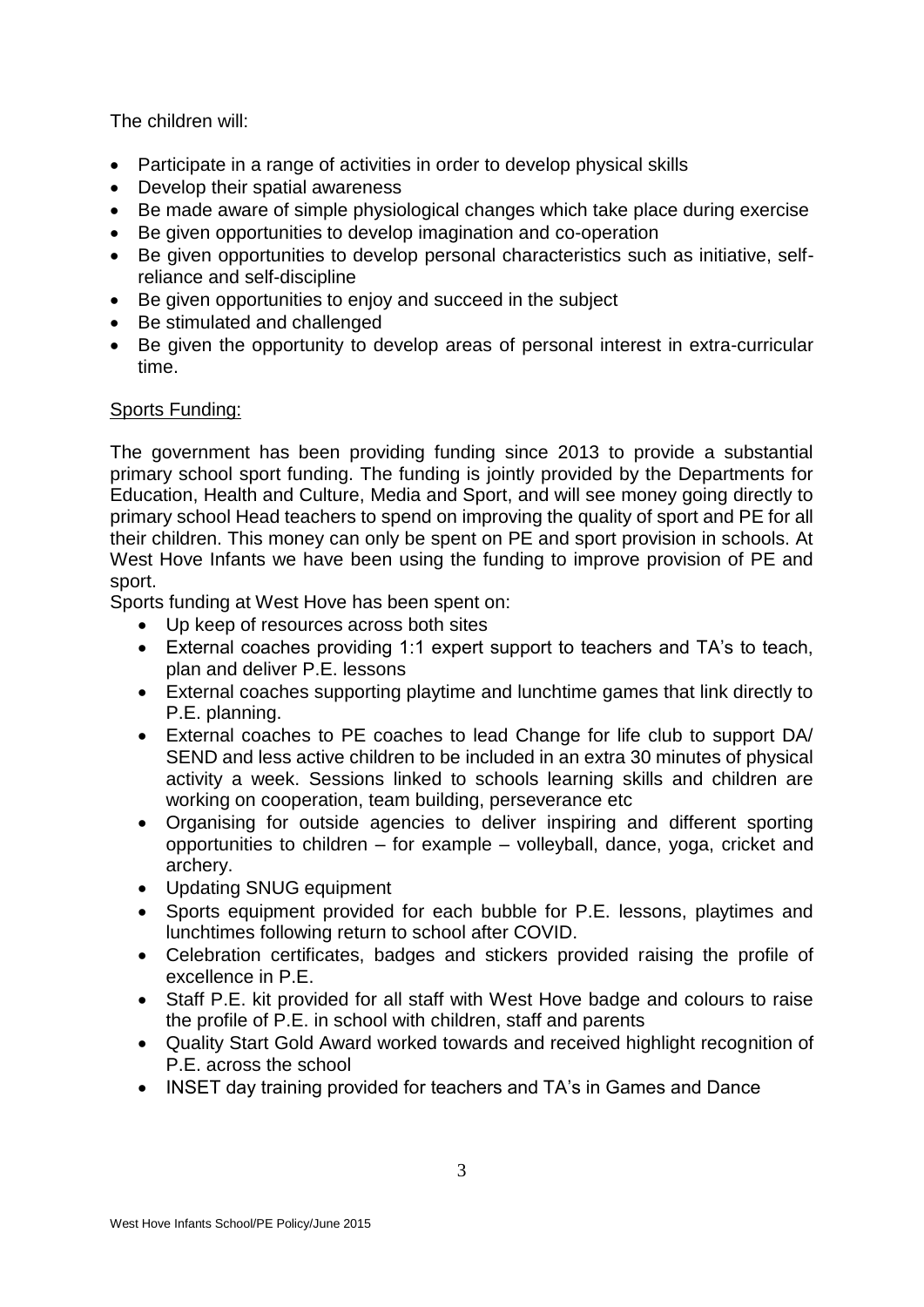• Inter sports competition organised and resourced / transport organised. Multiskills competition with 2 local infant schools (Stanford and Downs Infants) at a link Secondary school – Blatchington Mill.

## Time Allocation

Children in the foundation stage, who are full-time children receive 1 and a half hours of PE per week, with additional time when swimming lessons take place. In addition to this, all children have constant access to the outdoor environment which includes physical activities and equipment, such as; skipping ropes, hoops, mini hurdles, bats and balls, balancing equipment, bikes and scooters etc. Children in Key Stage One (KS1) receive 1 and a half hours of P.E. per week, plus approximately half an hour each day achieved through lunch-time and playtime activities. Following return to school following COVID P.E. activities, brain breaks, laps of the playground are including across the school day to ensure children are given as many opportunities as possible to be physical active in the school day and to support with the impact of the COVID pandemic.

## Curriculum coverage in foundation stage

In the Early Years Foundation Stage, P.E. is part of one of seven areas of learning which cover children's physical, intellectual, emotional and social development. The Curriculum Guidance for the Foundation Stage published by the Department For Education (DFE), and the EYFS framework set out the coverage in more detail.

#### Curriculum coverage in KS1

In KS1, the Scheme of Work is based on the QCA Scheme of Work (SoW) for P.E. and has been adapted to meet our schools and pupil's needs. P.E. is organised into three strands which are Dance, Gymnastics and Games. The children have lessons in these three areas, as specified in the National Curriculum. Our inclusion of Athletics within our Games units surpass the National Curriculum's statutory requirements. A balance of individual, team, co-operative and competitive activities aims to cater for individual pupil's needs and abilities. Children are given the opportunity to take part in: Net Games, Striking and Fielding Games, Invasion Games, Athletics, Gymnastics and Dance. The P.E. curriculum is chunked into areas of learning which are taught in half termly units. This supports a thematic approach to cohesive learning as the children revisit key skills and knowledge week upon week. Adhering to the KS1 P.E. national curriculum children will develop fundamental movement skills, become increasingly competent and confident and access a broad range of opportunities to extend their agility, balance and coordination, individually and with others.

## Rationale

The SoW is based on progressive learning objectives which, combined with varied and flexible teaching styles, endeavour to provide appropriate, stimulating, challenging and enjoyable situations for children. The SoW aims to promote an understanding of the many benefits of exercise, through a balanced range of relevant activities.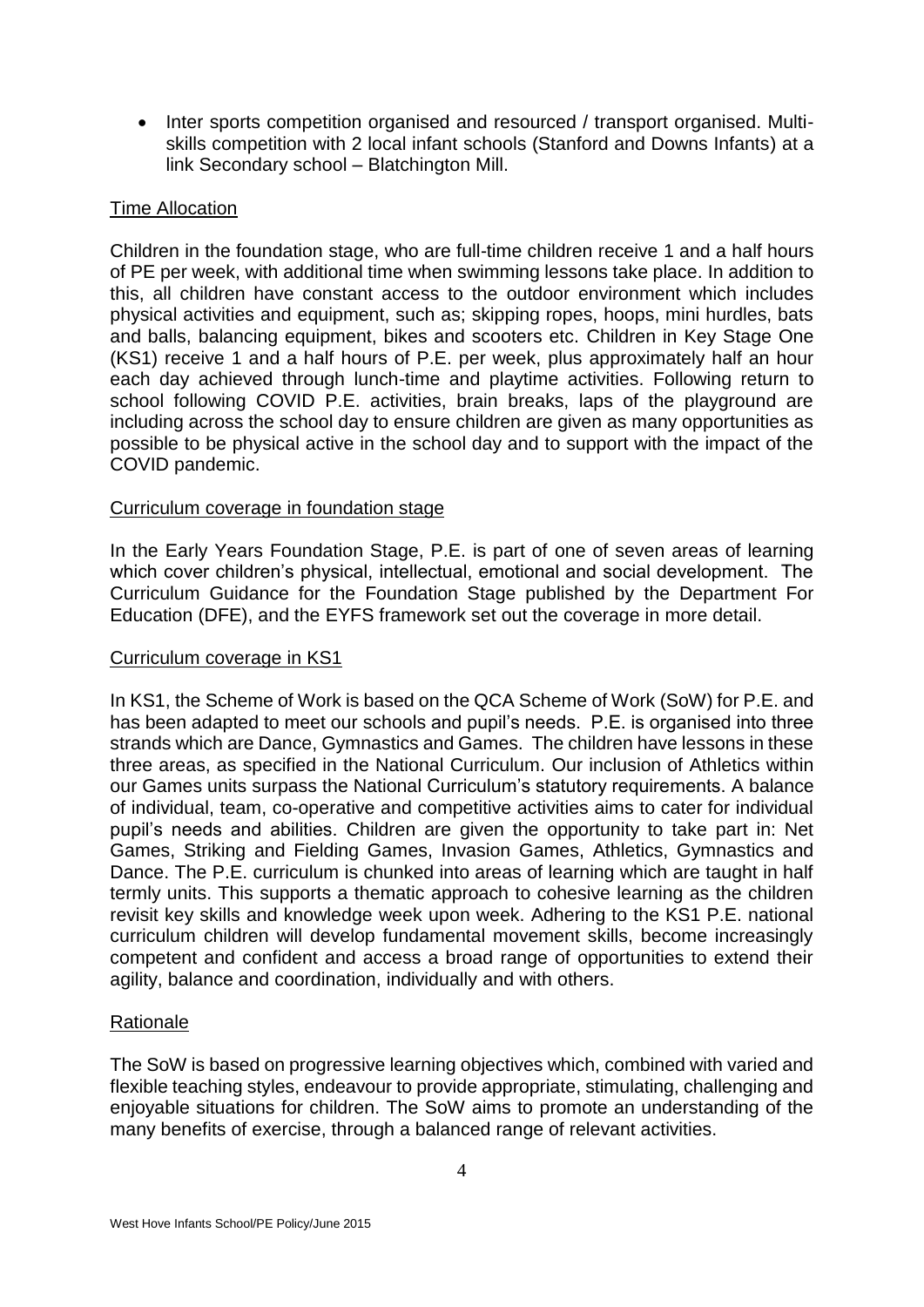The P.E. curriculum delivers a high-quality physical education curriculum inspiring all pupils to succeed and excel in a range of physical activities. P.E. lessons and lunch time activities help to embed values such as fairness, team work and respect which link to our West Hove characteristics of learning. Children are also awarded P.E. certificates in weekly celebration assemblies linked to our West Hove characteristics of learning which are displayed for parents and children to see.

Children are taught to: master basic movements including running, jumping, throwing and catching, as well as developing balance, agility and co-ordination, and begin to apply these in a range of activities, participate in team games, developing simple tactics for attacking and defending and perform dances using simple movement patterns. Children develop these key skills within their P.E. lessons, competitive sporting events, lunch time games and additional special events.

Active brain-breaks also allow development of key skills and are included in our learning cycle. West Hove Infant school is very proud to have been awarded a **Gold Quality Start Award**. This award recognises and rewards schools for their commitment to P.E., School Sport and Healthy and Active Lifestyles.

## Physical Education COVID Response:

#### Risk Assessment:

A comprehensive risk assessment has been developed detailing significant, foreseeable, hazards in P.E. during the COVID pandemic - see separate document. Particular reference is made towards:

- hand washing before and after
- no sharing of resources across bubbles
- classes to have their own P.E. equipment for each unit of work
- equipment to be cleaned using Milton before transferred to another bubble
- Individual playtime and lunchtime P.E. resources
- P.E. lessons taking place outside
- Ventilation of hall if weather dictates P.E. must take place inside.
- Outside agency providers to follow individual COVID risk assessment and remain 2 metres from all children
- No raised voices

## What are we doing to keep active at West Hove Infant School?

'The children at West Hove have two P.E. lessons a week and we include active brain breaks throughout the day. As part of our school's key focus on keeping everyone active (linking closely with our COVID risk assessment and dedication to ensuring physical activity is at the heart of supporting children with the impact of COVID) we have some new exciting P.E. activities for the children to take part in across the week. The first one is the golden challenge: Each week a new golden challenge is chosen and the children practise to beat their personal best. For example: how long we can stand on one leg. We have a West Hove Wake Up Shake Up dance routine to the song 'Can't stop the feeling' by Justin Timberlake. We dance to this song when we need a fun and active movement break between our learning. Each class has a Move-it dice: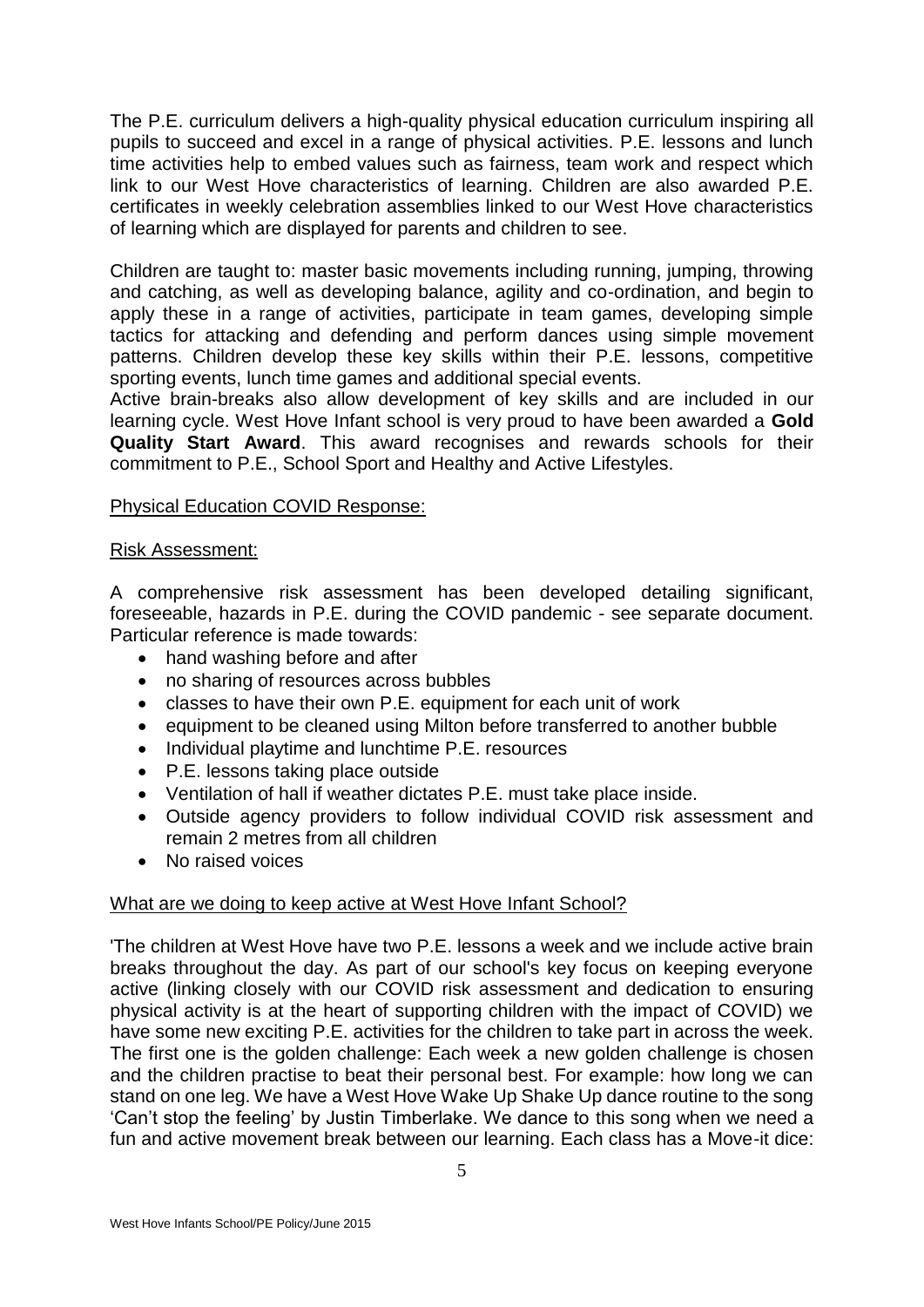we choose six exercises to write on the move-it dice. Then we roll the dice and have fun completing the exercise we roll. We have a list of indoor and outdoor exercises so we won't let the weather ruin our fun!' Children are also supported to complete active laps of the playground – working to beat the amount of laps each time.

#### Planning and assessment

## Planning:

The P.E. SoW covers all areas of activity and skills outlined as statutory in the National Curriculum. Medium term planning, including clear learning outcomes is set out in the SoW. This will ensure coverage of the Dance, Gymnastics and Games SOW and provide a clear focus for assessment. Teachers will follow the Learning Objectives outlined in the P.E. SoW. For foundation stage the SoW also contains suggestions for Teaching Activities, but teachers may choose to adapt the lessons to suit the specific needs of their class. For KS1, Dance, gymnastics and athletics plans have been planned following National Curriculum guidelines and with specific links to West Hove Infants key priorities and drivers and games is taken from the schools plans produced by Mrs. Harkness and Crichton.

## Assessment:

Attainment is measured by:

- systematic observations of the children;
- teachers complete assessment grids for each unit and these are stuck into children's topic books as evidence of attainment
- Year 2 peer assess against statements
- photographs, video recordings of children in action:

The children will also have an opportunity to reflect on their own learning and assess it using the green / orange assessment system to indicate how well they think they have done. In addition, children will assess each other's learning using peer assessment and evaluate their progress through green and orange comments.

This will help to provide summative assessments at the end of the academic year, alongside assessment grids - feeding into an emerging, expected and exceeding format as followed by all other subjects in West Hove Infants School (WHIS) at the end of year two.

## Cross curricular opportunities

As plans are taken from a published SoW, teachers annotate their plans to ensure good cross curricular links are made through other subject areas. P.E. learning is linked to termly topics in Y1 and Y2. In Reception, Year One and Year Two Dance links to books and topics studied in class such as 'We're Going on a Bear Hunt' in Reception. Dragon Dancing in Year One to fit in with learning about Chinese New Year, and 'Space' and 'Rainforest' dance in Year 2 to fit in with the topics 'To Infinity and Beyond' and 'Into the Jungle'.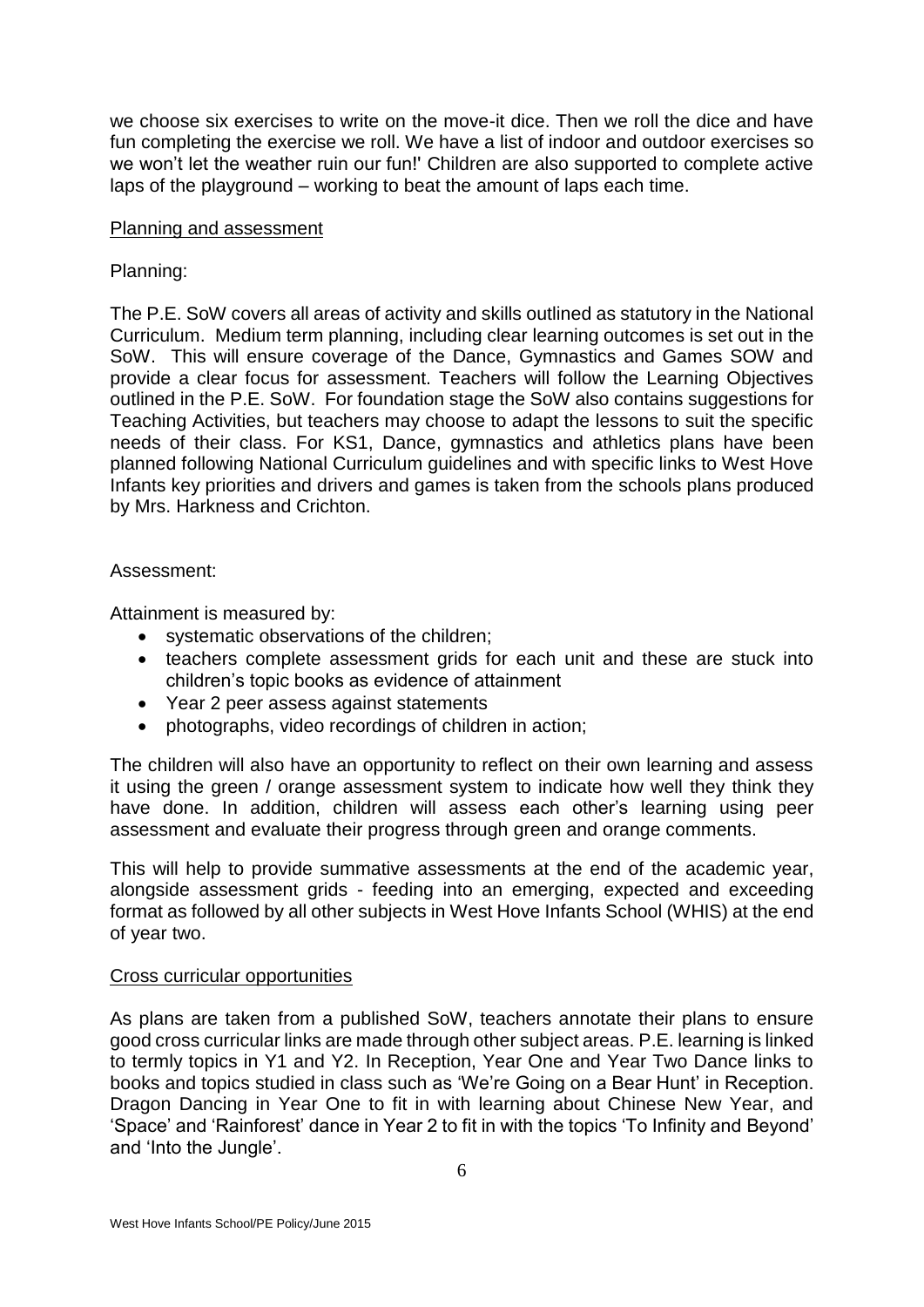## Use of ICT

Our Scheme of Work provides opportunities for the children to use ICT. These include the use of:

- Teachers can use the internet to read/watch information, e.g. athletes at the Olympics, gymnasts during competitions etc.
- The use of 'iPads' to record moving images during Dance, Gymnastics and Games lessons. These can be analysed and the work evaluated, or used prior to subsequent lessons to recap on work already covered. In addition, it may be used for teacher, child and peer assessment purposes
- P.E. flipcharts have been developed to support teachers to follow a consistent approach to P.E. teaching. These include, questions, diver and submarine challenges, examples, music, cross curricular links, peer and self-assessment opportunities.
- Outside speaker has been provided to support lessons to take place outside where possible in line with COVID risk assessments.

## Health and Safety

The safety of children in lessons is of paramount importance. P.E. lessons at the beginning of each year remind children of safety rules and the teachers' expectations of behaviour during P.E. lessons. Children are expected to work quietly and stop on the teacher's signal.

Teachers are familiar with the National Curriculum's Guidance on Health and Safety. The hall is kept clear of all unnecessary equipment items which cannot be removed (e.g. the piano) are coned off. The children change into a P.E. kit and work in bare feet in the hall or plimsolls/trainers when the lesson takes place outdoors. The children change back into their everyday clothing following the P.E. lesson. Jewellery must not be worn. Teaching staff should wear suitable footwear. *See separate policy – 'Health and Safety'*

## Subject-specific learning and teaching strategies

P.E lessons are taught as class groups and follow the Learning Objectives as outlined in the SoW.

At the start of each P.E. lesson the learning intentions and success criteria for the session are shared with the children. The wording and format may vary depending on the age of the children. Following this will be a warm-up and finish with a cool-down, with the children being encouraged to be active for as much of the time as possible. Children are taught and encouraged to use correct terminology; teachers use 'Key Vocabulary' and expect the children to use this when assessing their work.

P.E. flipcharts have been developed to support teachers to follow a consistent approach to P.E. teaching. These include, questions, diver and submarine challenges, examples, music, cross curricular links, peer and self-assessment opportunities.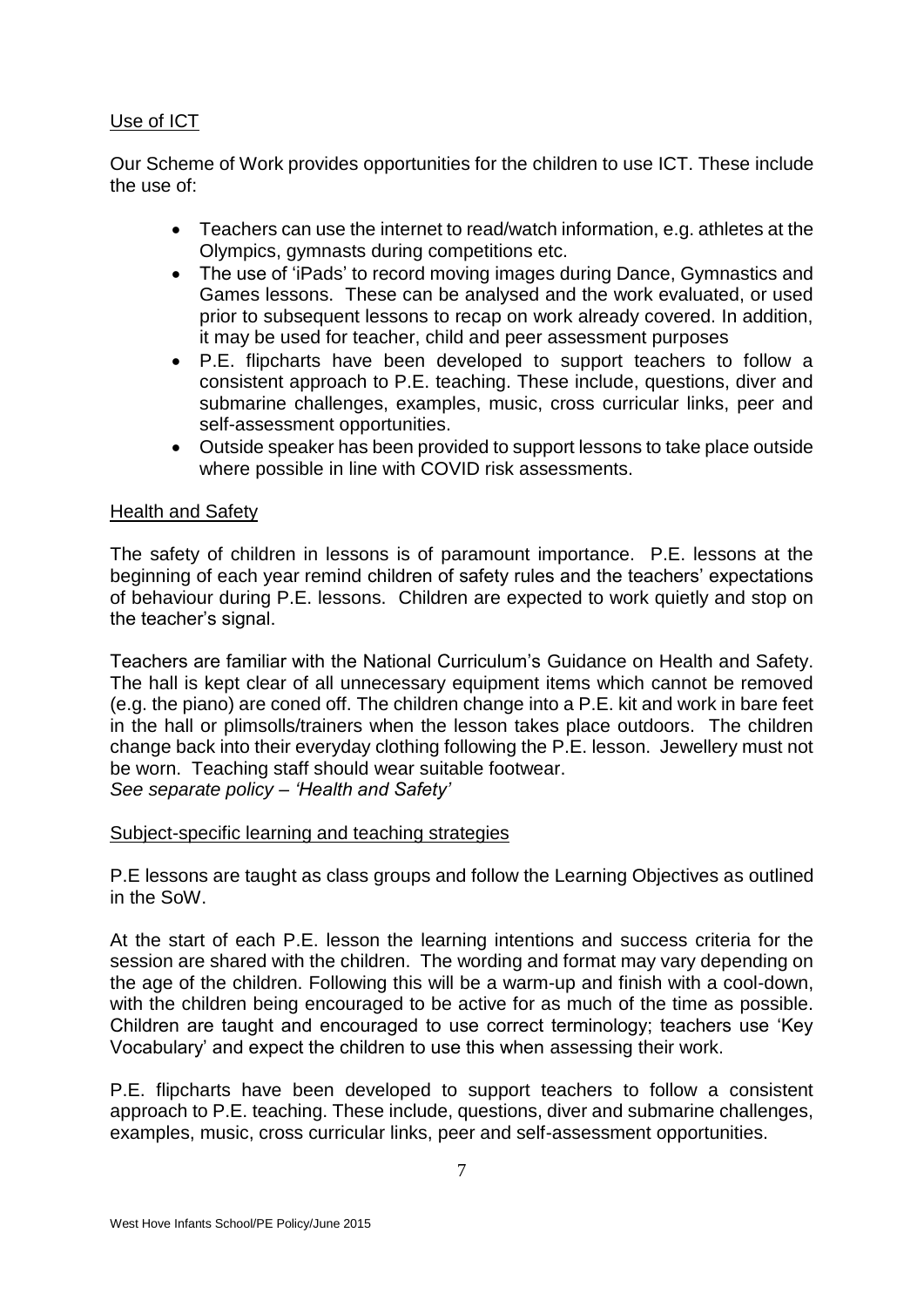Lessons are taught by the class teacher with the teaching assistant present, wherever possible.

The teacher should make expectations explicit and explain/demonstrate how the children can achieve it. The learning intention and success criteria should be revisited throughout the lesson and during the plenary, so that children are able to receive feedback and self-assess.

*See separate policy –''Learning and Teaching'*

#### The Working Environment

The majority of P.E. lessons will take place outside.

Due to constraints of time and space, the equipment is mostly set up and put away for the children. The hall is kept clear of all unnecessary equipment and items which cannot be removed (e.g. the piano) are coned off.

PE displays have been set up in the halls to promote and inspire.

#### The role of the teaching assistant

For P.E. lessons where a teaching assistant is available, their role is to support the children with guidance from the teacher. This may involve working with a group of children or supporting individuals to achieve the success criteria for the lesson.

#### **Display**

Topic and specific P.E. based displays ensure engagement in P.E. participation both within P.E. lessons and at other times.

Celebration P.E. displays are used to celebrate and promote excellence.

For further details please refer to the Classroom Management and Organisation Policy, Display Policy

#### Special Educational Needs and Disabilities (SEND)

Children who have learning difficulties and/or disabilities will be encouraged (where possible) to participate in all P.E. Children are given extra support (from the class teacher and/or the teaching assistant), as appropriate to their needs. Pictorial prompts and demonstrations are used to assist these children in their learning, wherever possible.

It is the role of the class teacher to ensure that weekly lesson plans are accessible to each individual within the class. Any children with SEND will be identified on the weekly plans. The PE subject leader can provide support and resources to help with lesson planning. Some children will also have an SEND Action plan which may need to be taken into account when planning each lesson.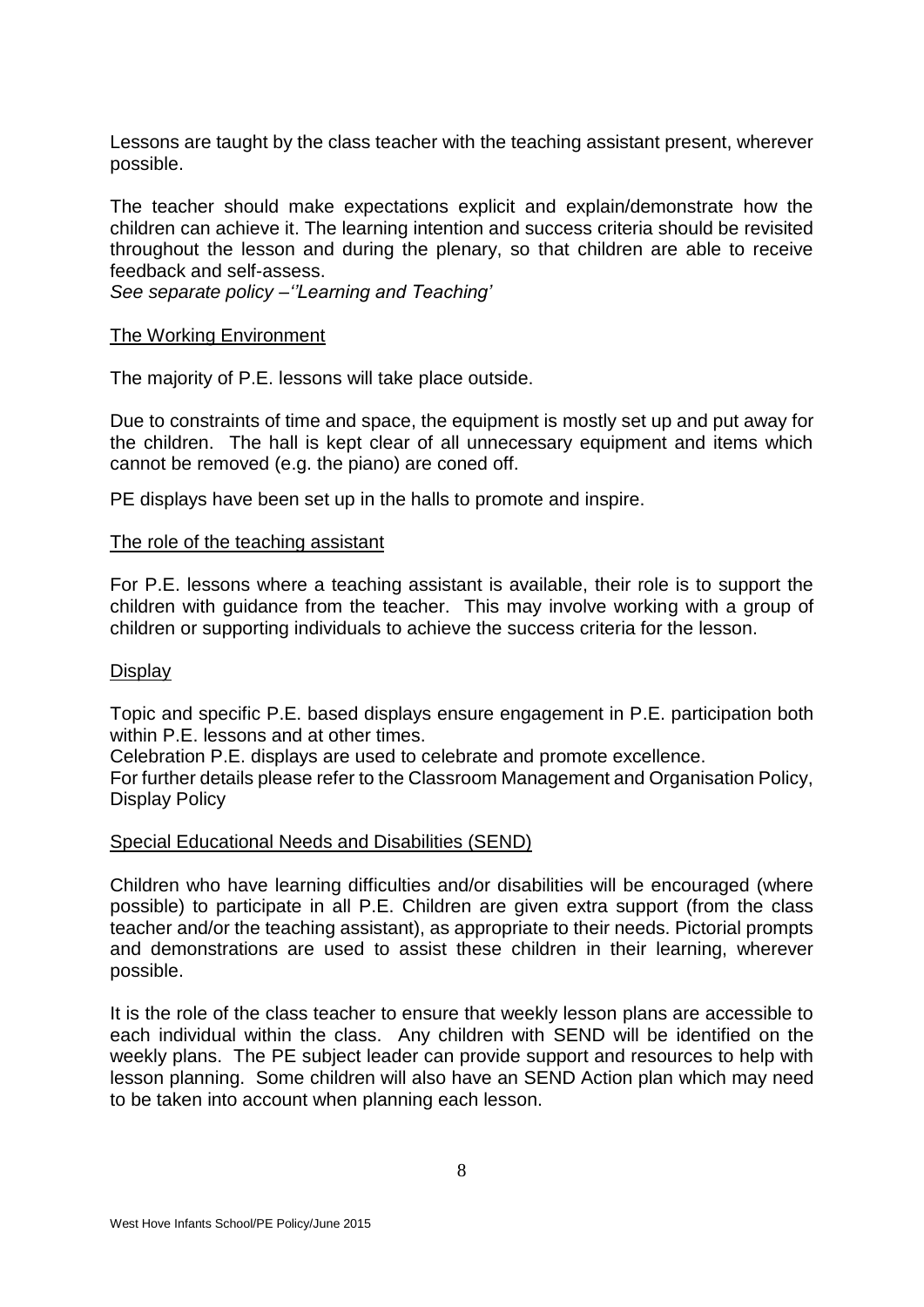## Disability and Equality statement

"West Hove Infant School is committed to promoting Disability Equality and equality of opportunity for children with learning difficulties. When planning and teaching PE, staff will make reasonable adjustments to promote equality of opportunity between disabled and non-disabled children. This could include:

- Ensuring that all children can be included and participate fully in the hall (for indoor PE), the playground (for outdoor PE), during sports day and any other sports event.
- Equipment and apparatus is available for all children to use, meaning that there are a reasonably equal number of larger and smaller equipment that will provide all children with fair opportunity of using the equipment and therefore allowing children to access the items through, sight, touch and sound.
- ICT, visual aids and other materials increase children's knowledge of the wider world, and provide self and peer assessment opportunities.
- Take into account the very slow pace at which some children will be able to participate, either manually of with specialist support, and of the physical effort required. If necessary, and in order to enable the child to gain the most from the lesson, use a 1:1 teaching assistant or ICT to support the child where needed.

#### English as an addition language

Children with English as an additional language (EAL) are given extra support (from the class teacher and/or the teaching assistant), as appropriate to their needs. Support is also available from The Ethnic Minority Achievement Service (EMAS) and bilingual assistants. Visual aids and demonstrations are used to assist these children in their learning, wherever possible.

## Gifted and Talented (G&T)

G&T children are identified by their class teachers and their names placed on the school's G&T register. Assessment sheets require teachers to identify 3 exceeding children. The class teacher is responsible for providing challenging objectives for these children. PE coordinators have run sessions with identified G&T children. Providing individual planned events for these children to excel and celebrate excellence within the schools P.E. curriculum.

*See separate policy – 'Gifted and Talented Children'.*

## Promotion of Community Cohesion

Efforts are made to ensure that all learners encounter role models representing a wide range of the population, including those who do not conform to stereotypes of age, gender, ethnicity, occupation, and those from backgrounds different from their own. The positive contributions and achievements of black and ethnic minority people, and members of the disabled community are highlighted, particularly through the major sporting events, e.g. Olympics and through dance.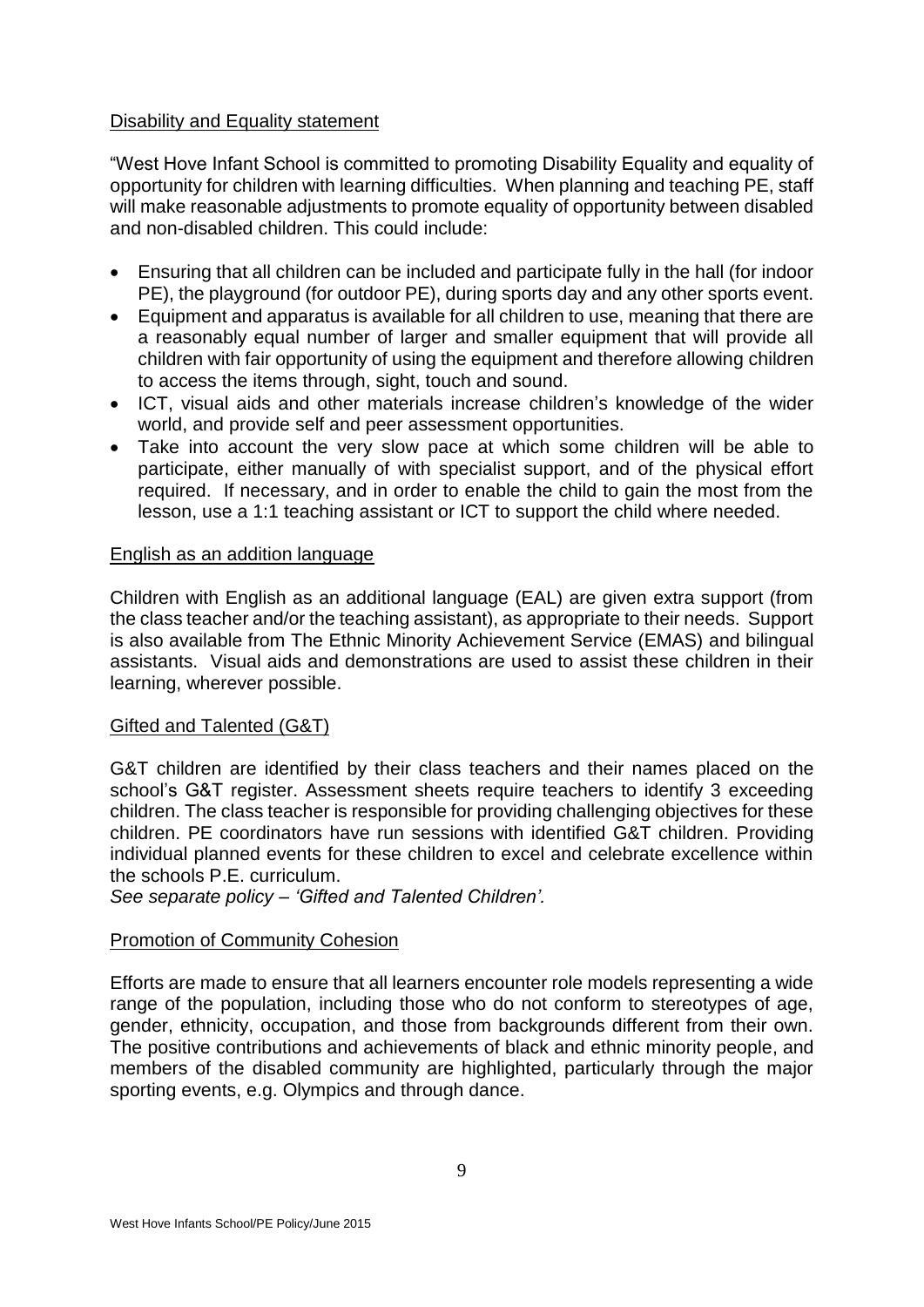The school creates opportunities for different groups (for example mixed age, genders or backgrounds) to share facilities and work together; for example, expert coaches supporting teachers and children, plus sporting visitors to inspire.

The school provides opportunities for children, families and the wider community to take part in activities and receive services which build positive interaction and achievements for all groups, e.g. Walk to school week.

Each half term a P.E. newsletter is sent out to parents and children – providing details of what has been happening in school. Also included are challenges for getting active at home.

## Communication with parents:

Half termly newsletters are shared with parents via the school website and school ping. These include information on P.E. for that half term, pictures of P.E. in school, P.E. challenges for children to complete at home and when travelling to school, specific information on P.E. events or external agency sessions that have taken place in school that half term, what's coming next, information on the commitment to ensuring P.E. is embedded across our curriculum and how we are supporting children following return to school after COVID.

Our school website also provides detailed information on Sports funding, half termly P.E. newsletters and school newsletters with links to P.E. and Evidence of the Impact of sports funding within our school. Also included is a detailed subject portfolio.

West Hove Infants have also provided a document for parents 'My Little Book of Fun Things to do' which includes a range of fun, nurturing activities with reference made to activities linked to P.E.

## Cultural Diversity

The activities, equipment, displays and references used in P.E. reflect the interests and experiences of all children, and promote an awareness of global issues. Opportunities for celebrating cultural diversity are annotated onto plans which are; taken from the children's experiences and interests, and provide website links to Malawi and other African games and dance activities, images and video footage. Resources used include items from other countries and cultures, and they reflect the interests and experiences of both boys and girls.

#### Equality of opportunity

Planning and assessment in P.E. is undertaken with equality in mind ensuring that all children are treated as individuals with equal access to the curriculum and participation. Myths and stereotypes regarding areas such as; P.E. and gender; and P.E. and development across the world, are tackled through positive role models and culturally diverse materials. This ensures that race, gender, disability, age, social class or background is not seen as barriers to PE.

*See separate policy - 'Equality'.*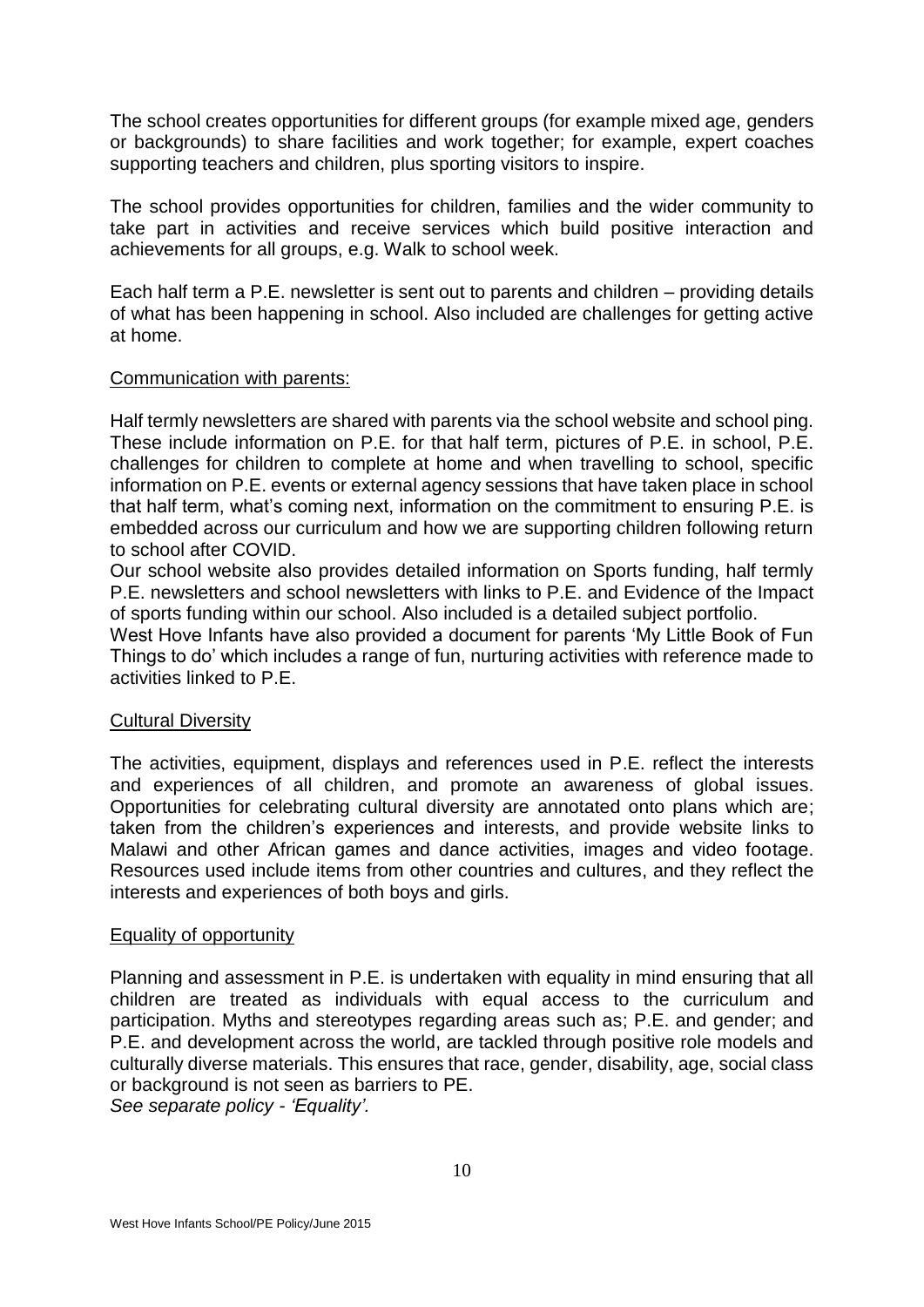Teachers should ensure non-gender specific groupings/teams for games and safe places to change for children who are self-conscious.

## Visits/visitors/fieldwork/enrichment

- Sports Days for Year 1 and Year 2 in a local park. Parents are encouraged to come along to watch and encourage the children.
- Reception children have an Activities session in the playground, with all classes taking part in a circuit of games and activities.
- A variety of after school Clubs offer the children a range of sports and activities, such as Dance, Girls and Boys Football, Tennis and Karate.
- The school support Sport Relief, where all children participate in fun games and assault course races.
- All children have the opportunities to participate in Walk to School week.
- We also encourage parents / carers with sporting expertise to work alongside us in school.
- Inter sports competition organised and resourced / transport organised. Multiskills competition with 2 local infant schools (Stanford and Downs Infants) at a link Secondary school – Blatchington Mill.
- External coaches providing 1:1 expert support to teachers and TA's to teach, plan and deliver P.E. lessons
- External coaches supporting playtime and lunchtime games that link directly to P.E. planning.
- External coaches to PE coaches to lead Change for life club to support DA/ SEND and less active children to be included in an extra 30 minutes of physical activity a week. Sessions linked to schools learning skills and children are working on cooperation, team building, perseverance etc
- Organising for outside agencies to deliver inspiring and different sporting opportunities to children – for example – volleyball, dance, yoga, cricket and archery.

## Extra-Curricular Activities

- In addition to time-tabled P.E. lessons, the children have opportunities to be active and to develop gross motor skills during morning break and lunch-times when a range of toys and activities are available to them.
- A variety of after school Clubs offer the children a range of sports and activities, such as Football for boys and girls, Tennis and Karate.
- Breakfast Club prepares children for the school day ahead with a variety of physical activities.

## Parental Involvement

Strict controls are now in place with regard to adults working with children and all parents helping in this way are checked by the Criminal Records Bureau. Parents are encouraged to come along to Sports Days to help out and to encourage and support their children.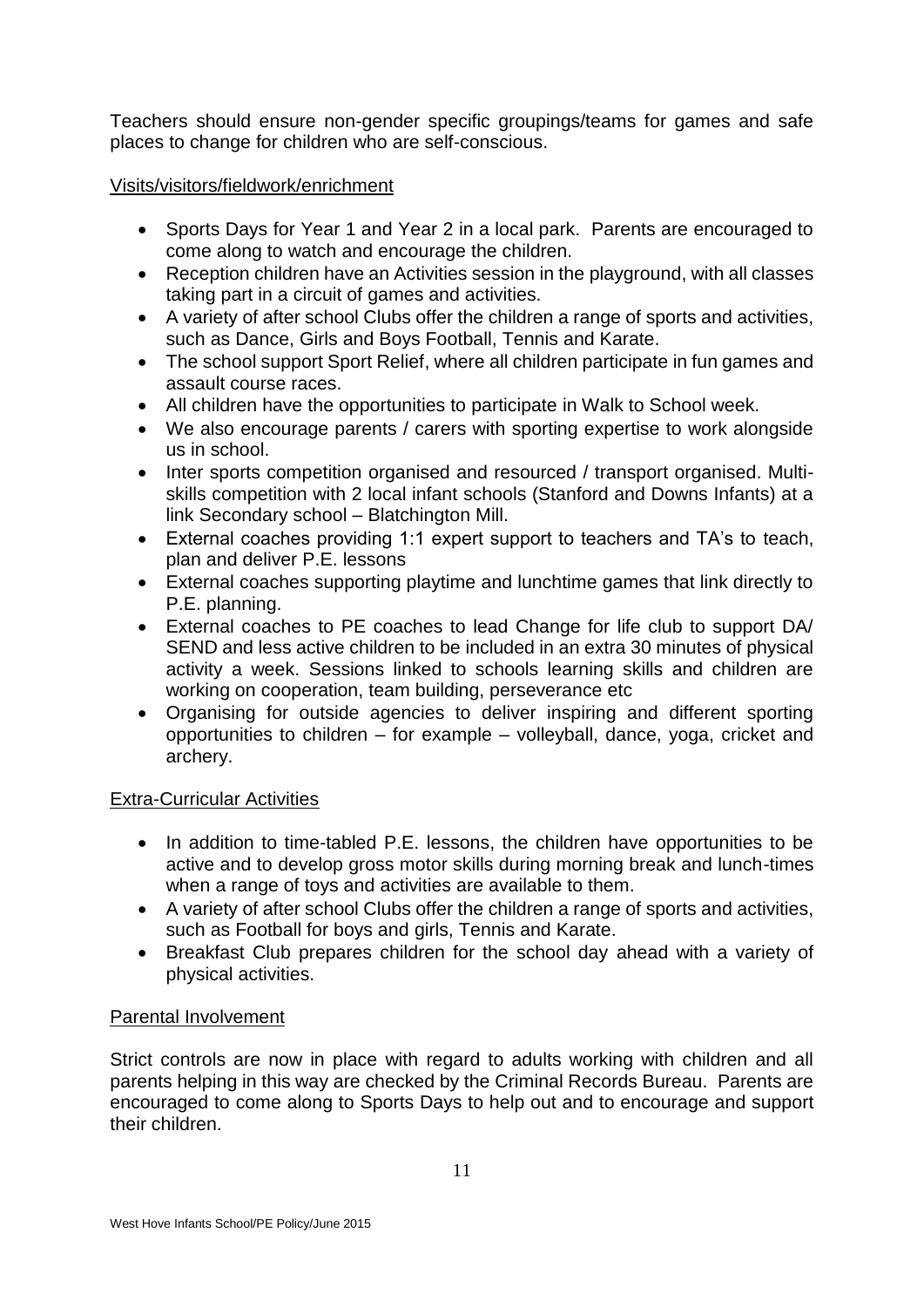## The role of the outdoor curriculum

Some P.E. activities are planned specifically to occur outside for example games, Sports Day and other charity events such as Sport Relief. P.E. planning incorporates outdoor learning to enthuse and foster inclusion.

## **Spirituality**

The learning and teaching strategies employed by WHIS allow children to work together, discussing their ideas and responses to develop a shared sense of 'community' and 'society' in the world. Pupils develop their knowledge and understanding of the body's performance when exercising; this leaves pupils amazed at the body's ability. This is also links to our learning skill 'Perseverance', as pupils have to show perseverance and endurance when exploring the body's capabilities. Through our Dance and Gymnastics units pupils have the opportunity to be creative, expressing feelings and emotions in their performances. Allowing pupils' reflection time to evaluate their experiences allows them to build a positive mind-set and promotes progression. Pupils will also see a sense of awe and wonder when observing elite performance from professional athletes and their peers.

## Role of the Subject Leader

The Subject Leader for P.E. will:

- produce a flexible SoW, with lesson ideas to support its implementation
- maintain a Subiect File
- maintain a Subiect Portfolio
- write an Annual Report and Action Plan
- monitor spending of sports funding and produce a detailed document to Evidence the Impact of the sports funding. This is updated and shared on our school website at the end of each academic year.
- support colleagues in all aspects of the P.E. curriculum
- maintain and replace equipment
- ensure areas for lessons are safe
- monitor the teaching of P.E.
- attend meetings and courses which will inform future development of the subject and ensure other staff are aware of available courses
- ensure that children have the opportunity to become involved in after school clubs to develop skills and talents
- ensure that DA children have equal opportunities to become involved in after school clubs
- ensuring that standards remain high in each year group through effective monitoring of the subject.
- Use the Sports Funding budget to help upskill teachers and teaching assistants and to improve the quality and attainment of all children in PE.

*See separate policy – 'The Role of the Subject Leader'*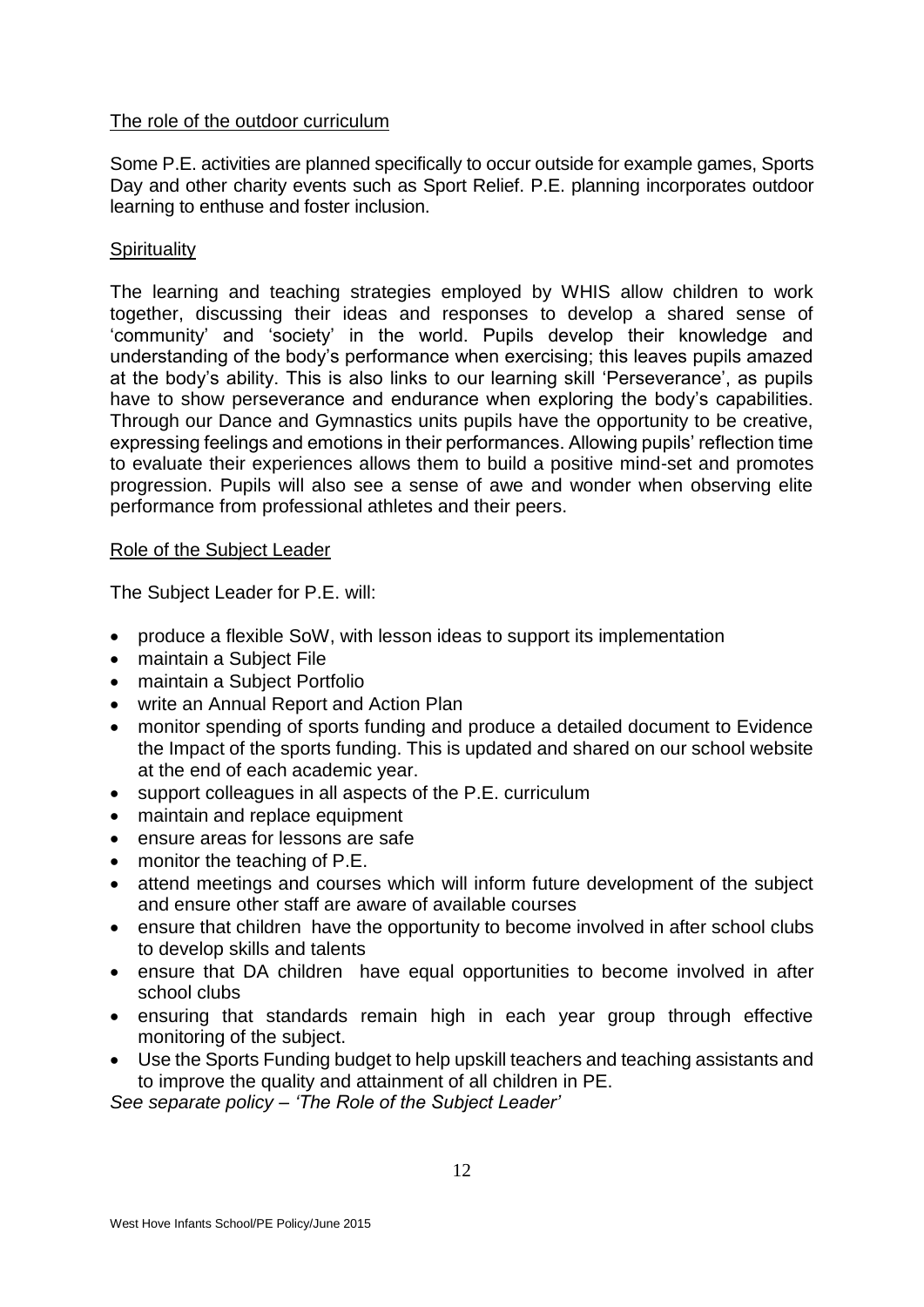## Monitoring and Evaluation

The P.E. subject leader will monitor the teaching of P.E. through lesson observations and informal discussions with colleagues. The great majority of KS1 children will reach the expected level at the end of KS1. Teachers will continually assess children's progress in P.E., mostly on an informal basis through observations and using half termly assessment grids. KS1 teachers may also assess the children through setting specific tasks which will inform the 'End of Unit' assessments in the SoW. Assessment sheets support teachers to make assessments throughout the year.

#### **Resources**

## School Road

Space is very limited. P.E. generally takes place in the school hall and outside playgrounds. Due to constraints of time and space, P.E. equipment is mostly set up and put away for the children. A local park is used in the Summer Term for Sports Days. The school is well-resourced in terms of equipment and this is checked regularly and stock replenished as often as budget allows. Small indoor PE equipment is stored in boxes in the Hall, and 3 outside sheds. Larger outdoor equipment in stored in the PE shed.

## Connaught Road

PE lessons are timetabled across the three halls we have onsite, including the PE hall in the new Year 2 block. P.E. generally takes place in the school hall; we also have an outside playground which can be used for PE in warmer months. Due to constraints of time, P.E. equipment is mostly set up and put away for the children. St Andrews School playing field is used in the Summer Term for Sports Day for KS1. The playground is used for Reception Sports Day. The school is well-resourced in terms of equipment and this is checked regularly and stock replenished as often as budget allows. Small indoor PE equipment is stored in labelled boxes in the Halls and the Resource Room in the Year 2 block.

#### Professional development

P.E. subject leaders provide a questionnaire for teachers and TA's to complete with reference to subject knowledge and delivered. Subject leaders use this information to plan and provide training, support and resources to develop outcomes found. Recent INSET gymnastic training has been planned following evidence on an end of school year review questionnaire.

Date of Policy: Autumn 2020 Date of next review: Autumn 2023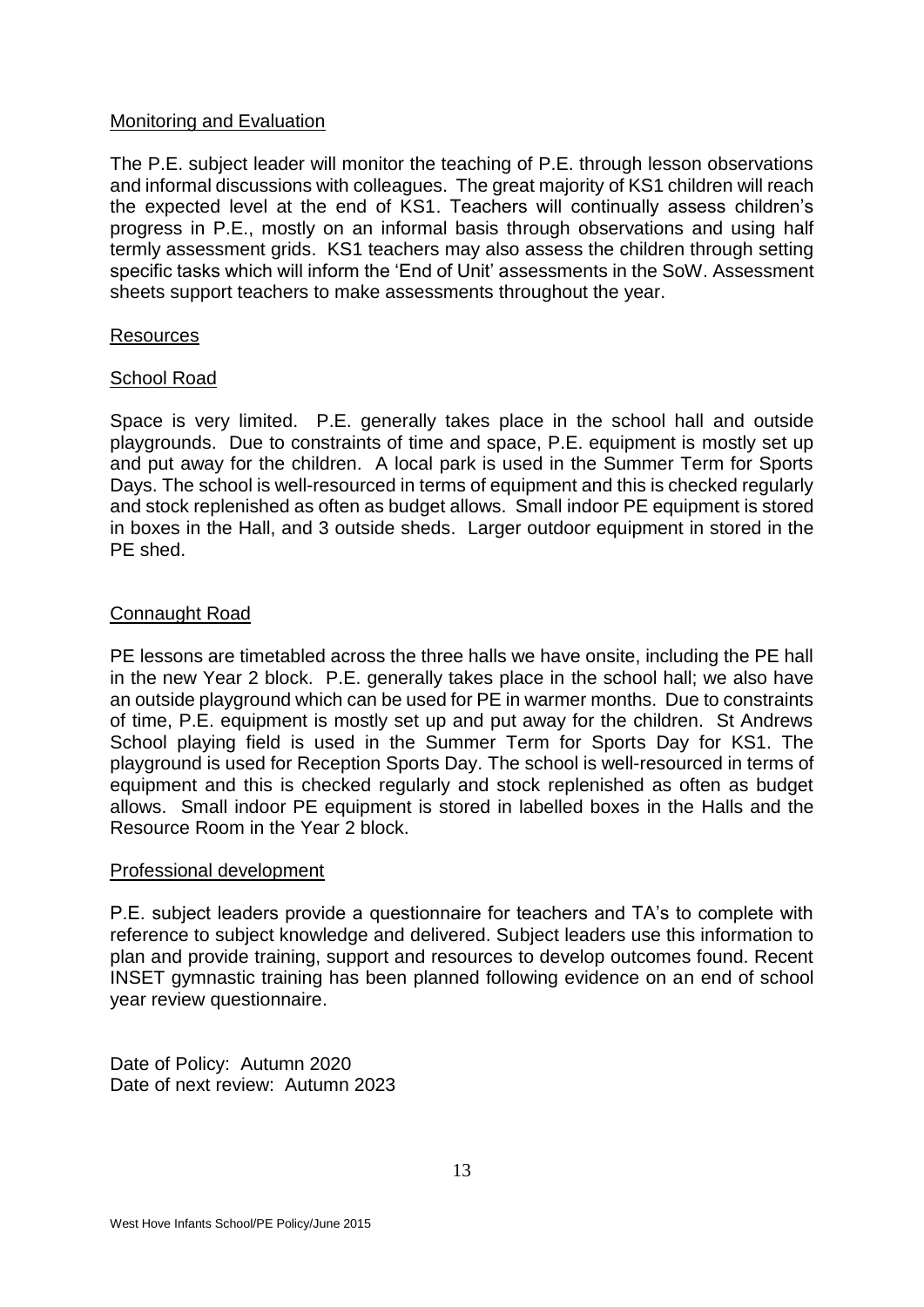## **Appendix 1**

The National Curriculum Guidance on Health and Safety

When working with tools, equipment and materials, in practical activities and in different environments, including those that are unfamiliar, children should be taught:

- 1. about hazards, risks and risk control
- 2. to recognise hazards, assess consequent risks and take steps to control the risks to themselves and others
- 3. to use information to assess the immediate and cumulative risks
- 4. to manage their environment to ensure the health and safety of themselves and others
- 5. to explain the steps they take to control risks.